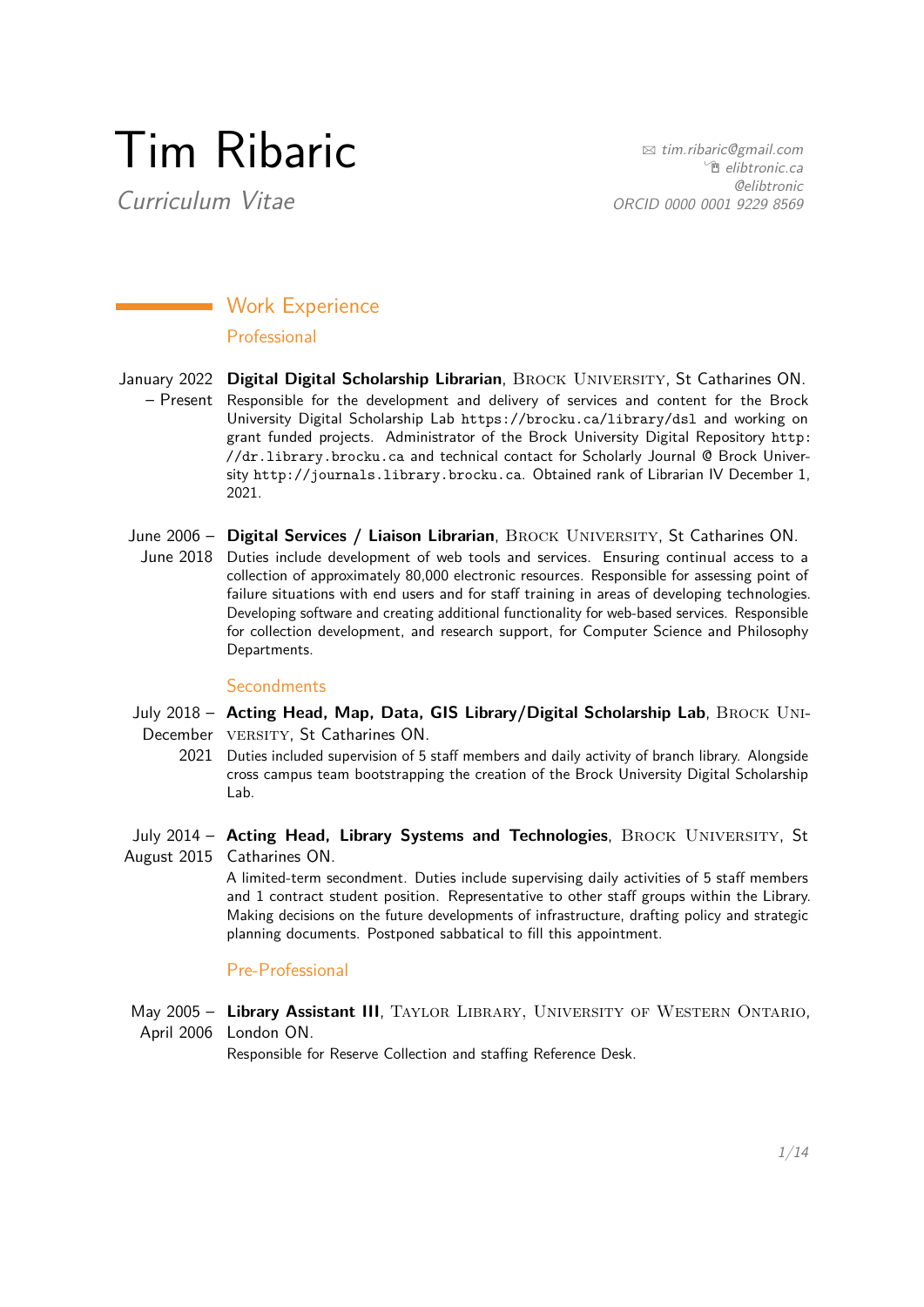September MLIS Internship, TAYLOR LIBRARY, UNIVERSITY OF WESTERN ONTARIO, 2005 – April London ON.

2005 Responsible for operation of the 'Get It' system and numerous instructional initiatives. Front line contact person when technical problem developed with the OpenURL resolver.

# **Education**

- In-Progress **PhD Educational Studies**, Brock University, St. Catharines ON.
	- 2017 **Master of Computer Science**, Brock University, St. Catharines ON, Recipient of **Distinguished Graduate Student Award**. Thesis: Elliptic Curve Cryptography using Computational Intelligence. <http://hdl.handle.net/10464/12832>
	- 2006 **Masters of Library and Information Science**, University of Western Ontario, London ON.
	- 2003 **Honors Bachelor of Science Computer Science**, University of Western Ontario, London ON. Minor in Philosophy

## **Teaching**

- Ongoing **Python for Librarians**, Library Juice Academy, Online. <https://libraryjuiceacademy.com/shop/course/270-python-for-librarians/>
	- 2021 **COSC 3P32 Introduction to Database Systems**, Department of Computer Science. Brock University, St. Catharines ON, January - May.
	- 2007 **COSC 2P14 Introduction to Operating Systems**, Department of Computer Science. Brock University, St. Catharines ON, January - May.

# **Publications**

## Book Chapters

- 2022 **Forthcoming:** "Put the Fucking Salary in the Job Ad: An Analysis of an Anonymous Corpus of Tweets" In Spencer Acadia (Ed) Libraries as Dysfunctional Organizations and Workplaces: Problems and Solutions. Routledge.
- 2016 "C" In B. Thomsett-Scott (Ed) Librarian's Introduction to Programming Languages. Lanham MD: Rowman & Littlefield. <http://hdl.handle.net/10464/13594>
- 2014 "Collegial Self-Governance for Professional Librarians: A Look at the Establishment of Library Council at Brock University" In M. Kandiuk & J. Dekker (Eds.), In Solidarity: A look at the History of the Library Labour movement in Canada. Sacramento CA: Litwin Books. <http://hdl.handle.net/10464/6005>

## Journals & Other Papers

2022 "Data Analysis as the Next Step" 2600: The Hacker Quarterly 39(1) pp. 18 <https://dr.library.brocku.ca/handle/10464/15769>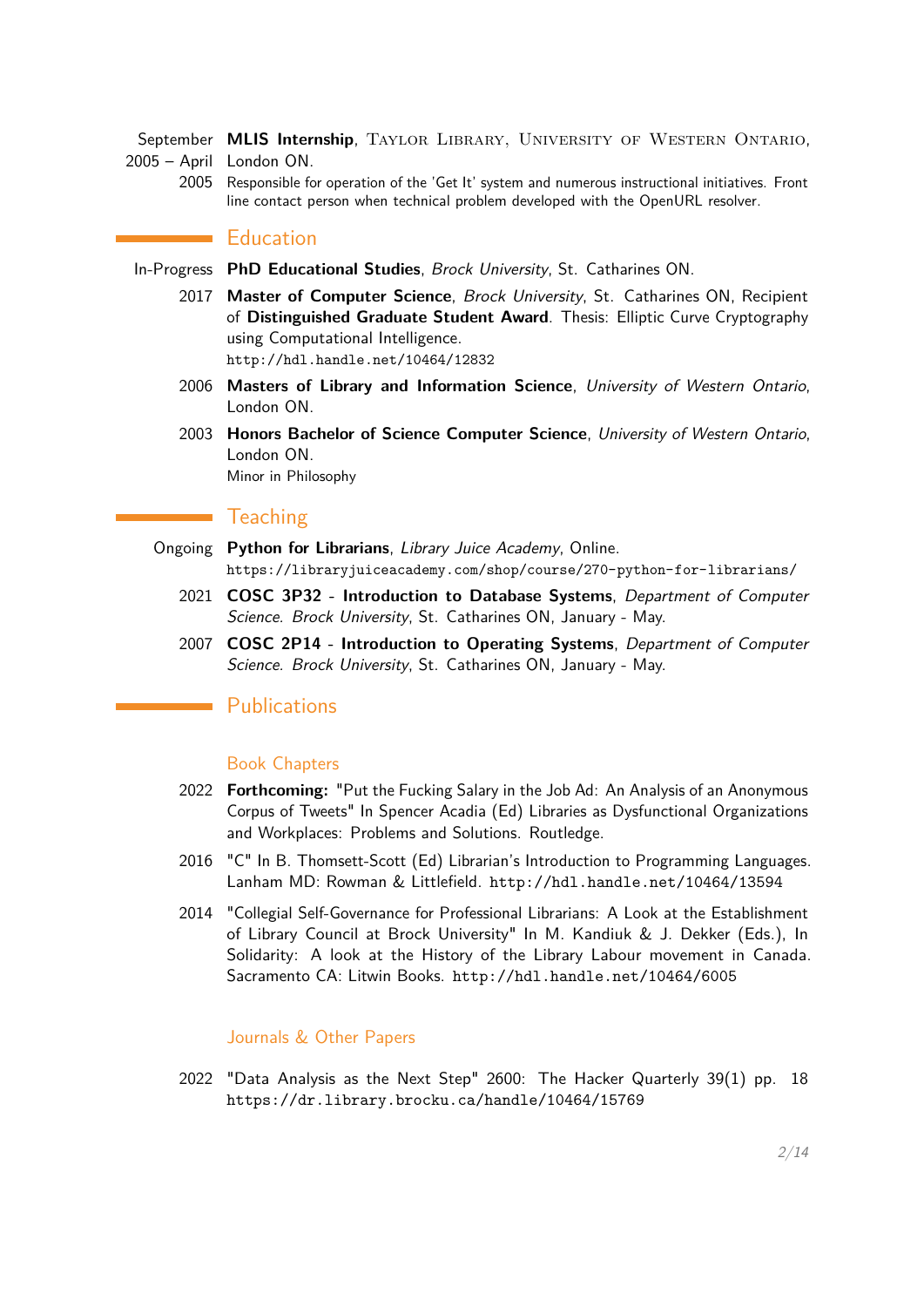2019 More on university librarians. Editorial. University Affairs, September 2019. [https://www.universityaffairs-digital.com/universityaffairs/](https://www.universityaffairs-digital.com/universityaffairs/201905/MobilePagedArticle.action?articleId=1514254) [201905/MobilePagedArticle.action?articleId=1514254](https://www.universityaffairs-digital.com/universityaffairs/201905/MobilePagedArticle.action?articleId=1514254)

Canadian Association of Research Libraries OPEN REPOSITORIES REPORT SERIES Institutional Repository Statistics: Reliable, Consistent Approaches for Canada. December 17. (Co-Authored) [http://www.carl-abrc.ca/wp-content/](http://www.carl-abrc.ca/wp-content/uploads/2019/12/orwg_report1_irstats_en.pdf) [uploads/2019/12/orwg\\_report1\\_irstats\\_en.pdf](http://www.carl-abrc.ca/wp-content/uploads/2019/12/orwg_report1_irstats_en.pdf)

2018 "Redux: Tabulating Transactions with Raspberry Pi and Visualizing Results", code4Lib Journal, Issue 40, May 7. (Peer Reviewed) [http://journal.code4lib.](http://journal.code4lib.org/articles/13385) [org/articles/13385](http://journal.code4lib.org/articles/13385)

"Codifying Academic Freedom: An Examination of Collective Agreements for Librarian Specific Language" Regina SK. May 30. Canadian Association of Professional Academic Librarians Annual Conference. (Peer Reviewed) [http:](http://hdl.handle.net/10464/13962) [//hdl.handle.net/10464/13962](http://hdl.handle.net/10464/13962)

"Canadian Association of University Teachers Bargaining Advisory: Bargaining Parity for Librarians & Archivists."(Co-Authored)

- 2017 "Genetic Programming for Improved Cryptanalysis of Elliptic Curve Cryptosystems", IEEE Congress on Evolutionary Computation. June 5 - 8, San Sebastián Spain. (Peer Reviewed) <http://ieeexplore.ieee.org/abstract/document/7969342/>
- 2014 "Copyright in the Stacks: The Chilling Effects of Unclear Copyright Interpretations in the Canadian Academic Library" in "Canadian Digital Copyright's Second Decade: What's at Stake", Canadian Political Science Association Annual Conference. (Peer Reviewed) <http://hdl.handle.net/10464/6006>
- 2013 "Arduino-enabled Patron Interaction Counting" code4lib Journal, Issue 20, April 14. (Peer Reviewed, Co-authored) <http://journal.code4lib.org/articles/8200>

"Beyond Open Source Software: Solving Common Library Problems Using The Open Source Hardware Arduino Platform" Partnership: the Canadian Journal of Library and Information Practice and Research, 8(1). (Peer Reviewed, Co-authored) <https://journal.lib.uoguelph.ca/index.php/perj/article/view/2497>

2009 "Testing the Off-Site Experience, or, How Well Do You Proxy?" Computers in Libraries 29(1), pp. 18-21 [http://www.infotoday.com/cilmag/jan09/index.](http://www.infotoday.com/cilmag/jan09/index.shtml) [shtml](http://www.infotoday.com/cilmag/jan09/index.shtml)

"Automatic Preparation of ETD Material from the Internet Archive for the DSpace Repository Platform" code4lib Journal, Issue 8, 2009-09-21 (Peer Reviewed) [http:](http://journal.code4lib.org/articles/2152) [//journal.code4lib.org/articles/2152](http://journal.code4lib.org/articles/2152)

2007 "It's Time to Use a Wiki as Part of Your Website." Computers in Libraries, 27(10), pp. 24-29 <http://www.infotoday.com/cilmag/nov07/index.shtml>

## Book Reviews

2022 "Understanding Academic Freedom, by Henry Reichman" Canadian Journal of Academic Librarianship. <https://doi.org/10.33137/cjalrcbu.v8.38205>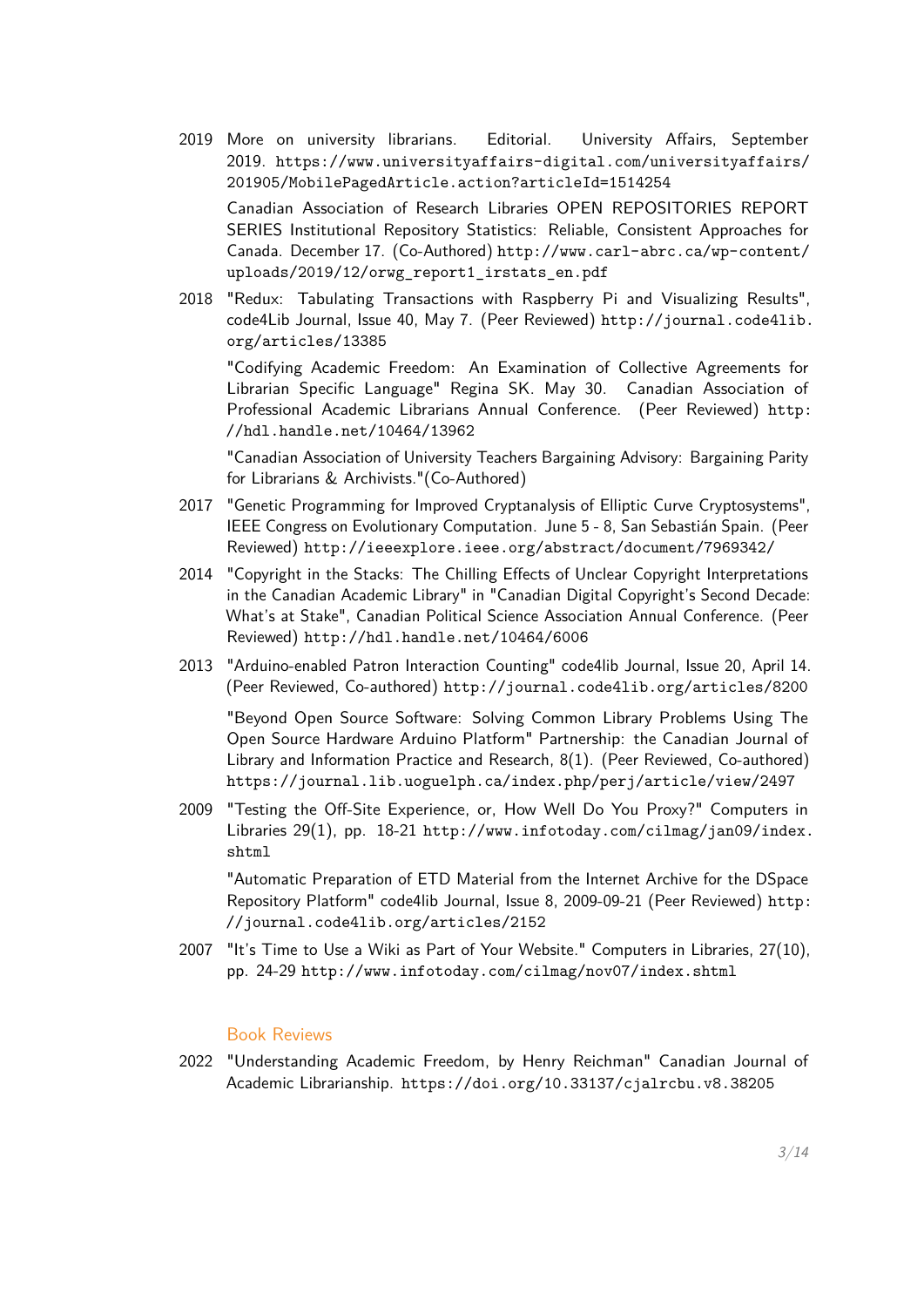- 2021 "Rabbits by Terry Miles" 2600: The Hacker Quarterly (38)2 pp. 51. [http:](http://hdl.handle.net/10464/15244) [//hdl.handle.net/10464/15244](http://hdl.handle.net/10464/15244)
- 2013 "Pirate Cinema by Cory Doctorow" 2600: The Hacker Quarterly. 30(2), pp. 48 <http://hdl.handle.net/10464/6011>

# **Presentations**

2022 "Promoting digital scholarship and open Pedagogy through faculty cohort programs". Online. February 4. Ontario Library Association SuperConference (Co-Presenter)

"Educational Technologies for Open Pedagogies". Online. March 9. Open Education Symposium, University of Alberta. (Co-Presenter)

"Library as Laboratory: Applications of Web Archive Research". Online. March 16. Internet Archive. (Co-Presenter) [https://archive.org/details/](https://archive.org/details/applications-of-web-archive-research-archives-unleashed) [applications-of-web-archive-research-archives-unleashed](https://archive.org/details/applications-of-web-archive-research-archives-unleashed)

"Re-thinking Paid Work: An Analysis of the Scope of Perspectives on Work and Labour on the Anti-Work Subreddit". Canadian Association for Work & Labour Studies Annual Conference. Online. May 18. (Co-Presenter)

"Teaching the Whys and Hows of Creating and Using Web Archives". International Internet Preservation Consortium Web Archiving Conference. Online. May 24. (Co-Presenter)

"The Evolution of Coding Instruction". Digital Odyssey, Presented by OLITA. Online. June 14. (Co-Presenter, Invited Speaker)

2021 "Library Council: Why one is imperative". Online. April 22. Simon Frasier University. **(Invited Speaker)**

"Library Carpentry from in person to online: What was lost, what was gained". Online. University of Toronto, Digital Pedagogy Institute. (Peer Reviewed, Co-Presenter). August 11.

"A Tale of Whoa, Carving Out a Digital Scholarship Service". Online. October 15, Canadian Digital Scholarship Librarian Community of Practice. 2021 Meetup. (Lightning Talk) [https://github.com/CanDSLibrarians/2021\\_meetup/blob/](https://github.com/CanDSLibrarians/2021_meetup/blob/main/presentations/03_Ribaric_Lightning_Talk.pdf) [main/presentations/03\\_Ribaric\\_Lightning\\_Talk.pdf](https://github.com/CanDSLibrarians/2021_meetup/blob/main/presentations/03_Ribaric_Lightning_Talk.pdf)

2020 "To Jupyter and Beyond: Computational Notebooks in the Library" Toronto ON. January 29. Ontario Library Association SuperConference. (Co-Presenter)

"Selling Infrastructure as a Service to faculty" Online. October 23. Access Conference. (Peer Reviewed) [\(Video of Presentation\)](https://www.youtube.com/watch?v=iszE2YP6oSM&feature=youtu.be&t=3229) [http://hdl.handle.net/10464/](http://hdl.handle.net/10464/14959) [14959](http://hdl.handle.net/10464/14959)

2019 "Brock's New Digital Scholarship Lab: Partnering and Collaborating for Success" Toronto ON. Feb 1. Ontario Library Association SuperConference. (Co-Presenter) <http://hdl.handle.net/10464/13916>

"Cluster Computing for Humans -OR- Have you heard of this HPCPack?" Hamilton ON. May 30. code4Lib North. <http://hdl.handle.net/10464/14145>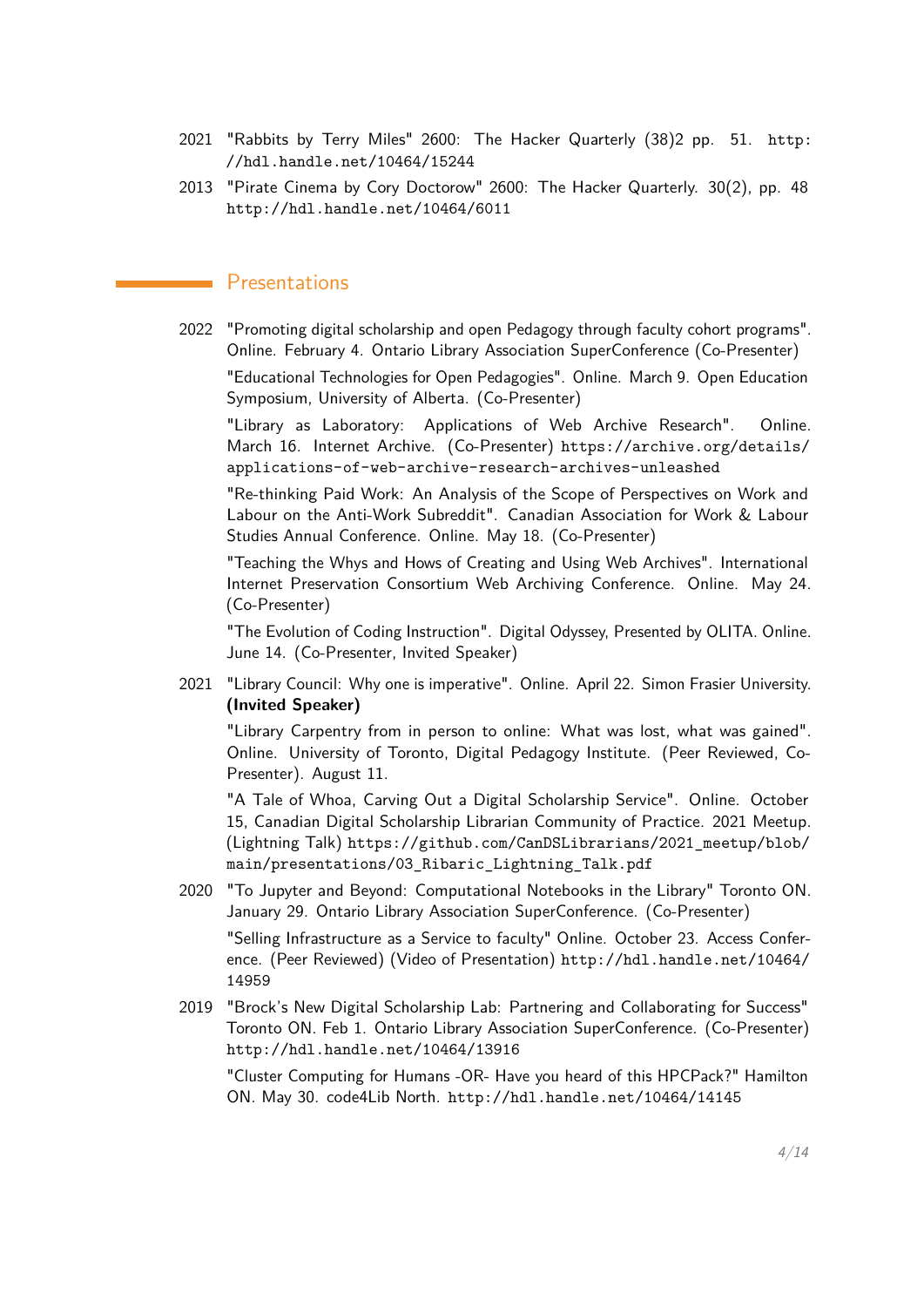"Git It Done with GitHub: Digital Scholarship with Open Tools" Toronto ON. June 3. Digital Odyssey. (Lightning Talk) <http://hdl.handle.net/10464/14144>

"A Community Without a Space: Digital Scholarship at Brock University" Waterloo ON. July 31. Digital Pedagogy Institute. (Lightning Talk & Full Presentation) <http://hdl.handle.net/10464/14439>

"Particular case and the big picture" Ottawa ON. October 25. CAUT Librarians' & Archivists' Conference: Navigating the Reorganization. (Panel Moderator)

"Academic Freedom and Collegiality in the Profession" Toronto ON. November 15. Charting Our Course: Empowering Librarians at the University Of Toronto. Organized by University of Toronto Faculty Association. (Panel Member)

"The Nation Perspective: How CAUT and collective bargaining has made a difference in the lives of Librarians and Archivists" Toronto ON. November 15. Charting Our Course: Empowering Librarians at the University Of Toronto. Organized by University of Toronto Faculty Association. (**Invited Speaker**)

2018 "Gathering Library data and creating visualizations the easy way!" Toronto ON. Feb 2. Ontario Library Association SuperConference. (Poster) [http://hdl.handle.](http://hdl.handle.net/10464/13352) [net/10464/13352](http://hdl.handle.net/10464/13352)

"The Super Debate: Be It Resolved that Makerspaces Are A Waste of Resources" (Co-Presenter) OLA SuperConference. Toronto ON. January 31, 2018.

"RA 21: What are you doing to protect your patrons?" Access Conference. Hamilton ON. Oct 10. (Peer Reviewed) [\(Video of presentation\)](https://youtu.be/ge2ZtRiv5j4?t=3133)

2017 "I didn't become a worse Librarian when I became a Grad Student" Ottawa ON. May 11. code4Lib North. (Lightning Talk) <http://hdl.handle.net/10464/12959>

"Extreme ethnography: How I became a grad student to be a better librarian" Edmonton AB. May 24. WILU 2017. (Peer Reviewed) [https://doi.org/10.](https://doi.org/10.7939/R33T9DK7F) [7939/R33T9DK7F](https://doi.org/10.7939/R33T9DK7F)

2016 "Hatching Open Access Journals: Hands-on Experience Creating and Publishing a Journal with Open Journal Systems" Ontario Library Association SuperConference. Toronto ON. January 28. (Co-Presenter)

"The Benefits of Self-governance for Professional Librarians" February 16. Edmonton AB. **Invited Speaker.**

"Cracking Elliptic Curve Cryptography with Genetic Algorithms" Mapping the New Knowledges Conference. St. Catharines ON. April 7.

"Twitter Bots" (Lightning Talk). Code4Lib North. Kitchener ON. May 26.

"Hello Friend. May I Introduce you to Linux" Code4Lib North. Kitchener ON. May 27.

"A Twitter Bot for the rest of us". Access Conference. Fredricton NB. October 4-7. (Peer Reviewed) [\(Video of Presentation\)](http://www.youtube.com/watch?v=uH7Yy2WaMGA&t=256m51s)

2015 "Working with data using Open Refine and Other Tools". Ontario Library Association SuperConference. Toronto ON. January 29.

"Open Journal Systems Training Workshop". (Co-hosted 2 day workshop with 3 colleagues from other Ontario universities. McMaster University.) May 13-14.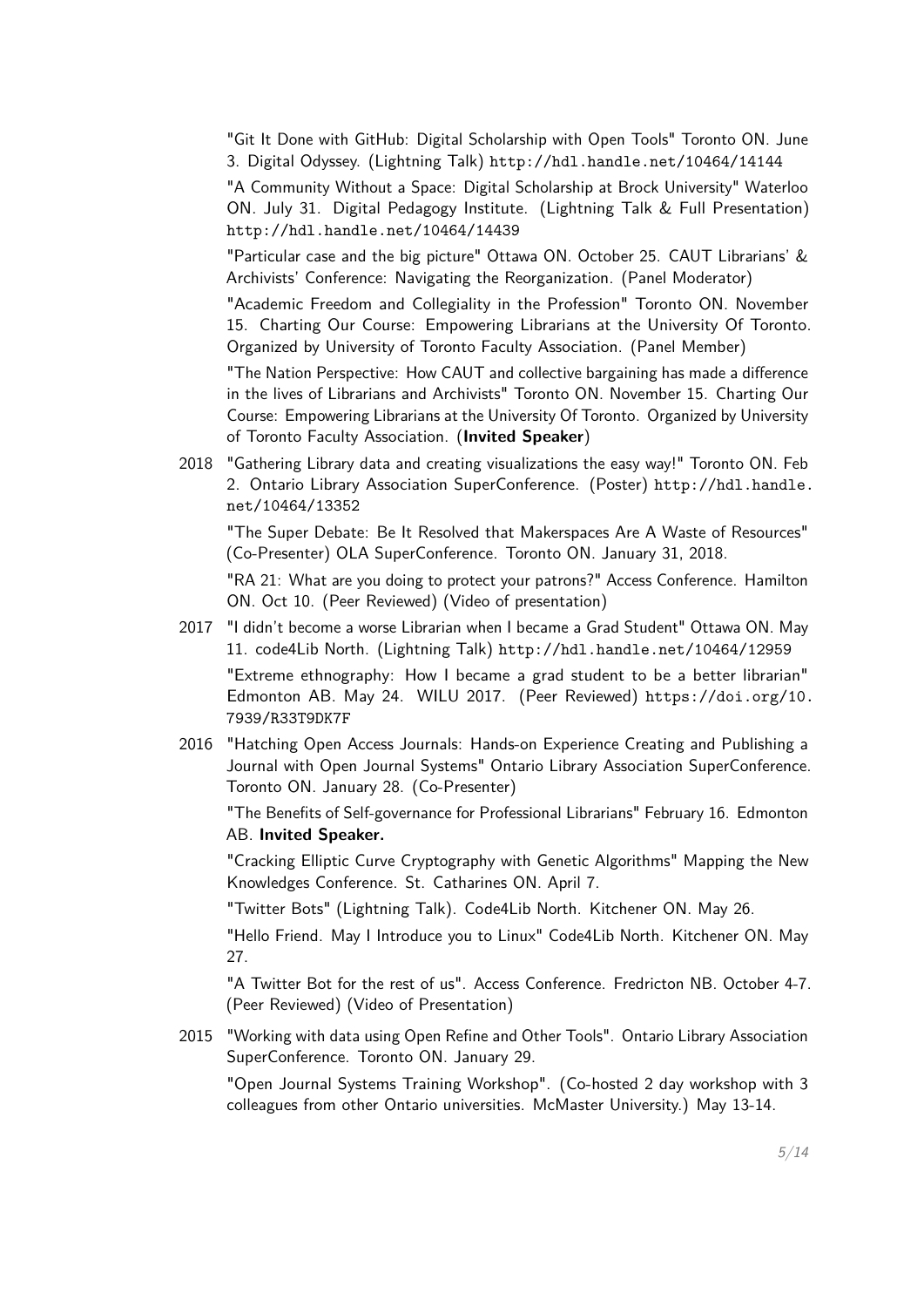"Look at all the cool things OpenRefine can do." Code4Lib North. St.Catharines ON. June 4.

2014 "Programming the Web with APIs" Ontario Library Association Super Conference. Toronto ON. January 30. (Co-Presenter)

"OLITA wants you! To hack an ebook reader" Code4Lib North, London ON. April 30.

"We need to have a conversation about OpenURL. A close look at the corpus of error reports from the 2013 academic year. Or, how I learned to stop worrying and give up on clean metadata" Access 2014. Calgary AB. (Peer Reviewed Poster Presentation) (Winner of Poster Contest) September 29 - October 2. [http://dr.](http://dr.library.brocku.ca/handle/10464/5756) [library.brocku.ca/handle/10464/5756](http://dr.library.brocku.ca/handle/10464/5756)

"Have you tried turning it off and on again? Rebooting Library IT Conversations" Access 2014. Calgary AB. (Peer Reviewed Panel Presentation) October 2.

"Arduino and Raspberry Pi for the Uninitiated" Ontario Library Association Education Institute. (Webinar) December 2.

2013 "Hardware Hacking with Arduino for Fun and Profit!" Ontario Library Association Super Conference.Toronto ON. February 1. (Co-Presenter)

"Make Your Own API" Computers In Libraries 2013. Washington DC. April 9.

"Make Your Own Proxy?" Code4Lib North. Toronto ON. May 24. (Co-Presenter)

"Librarian, Publisher" Ontario Scholars Portal and Public Knowledge Project. June 27. (Co- Presenter Webinar)

"What School are you from again?" Detecting Bias in Journal Literature. Scholars Portal Resource Sharing Day. (Lightning Talk) December 6.

"Developing hardware solutions to academic data/research problems using off-theshelf components" Faculty Outreach Working Group Workshop Series (Co-Presenter) December 10.

2012 "Circumvention using the Cloud?" Code4Lib North. Windsor ON. May 25.

"The Triumphs and Tribulations of a Web Scale Discovery Implementation", Library 2.01 Conference. October 4, 2012. (Co-Presenter, Online Conference)

"Books and Journals with the help of our friends", Scholars Portal Resource Sharing Day. Toronto ON. December 5, 2012. (Lightning Talk)

2011 "Taking fuzzy data from a black box, crossing your fingers and putting it in your OPAC" Library and Information Technology Association (a division of ALA) National Forum. St. Louis Missouri. September 29 - October 2.

"Creating content access through mobile devices" EZproxy Virtual Users Group. Online Webcast. Thursday November 17.

2010 "Adding Material to a DSpace Installation automatically with the help of the Internet Archive" Canadian ETD and Open Repositories Workshop. Ottawa Ontario. May 9-11. (Poster Presentation)

"Niagara Knowledge Network Forum". Niagara Falls Ontario. November 16. Guest Speaker.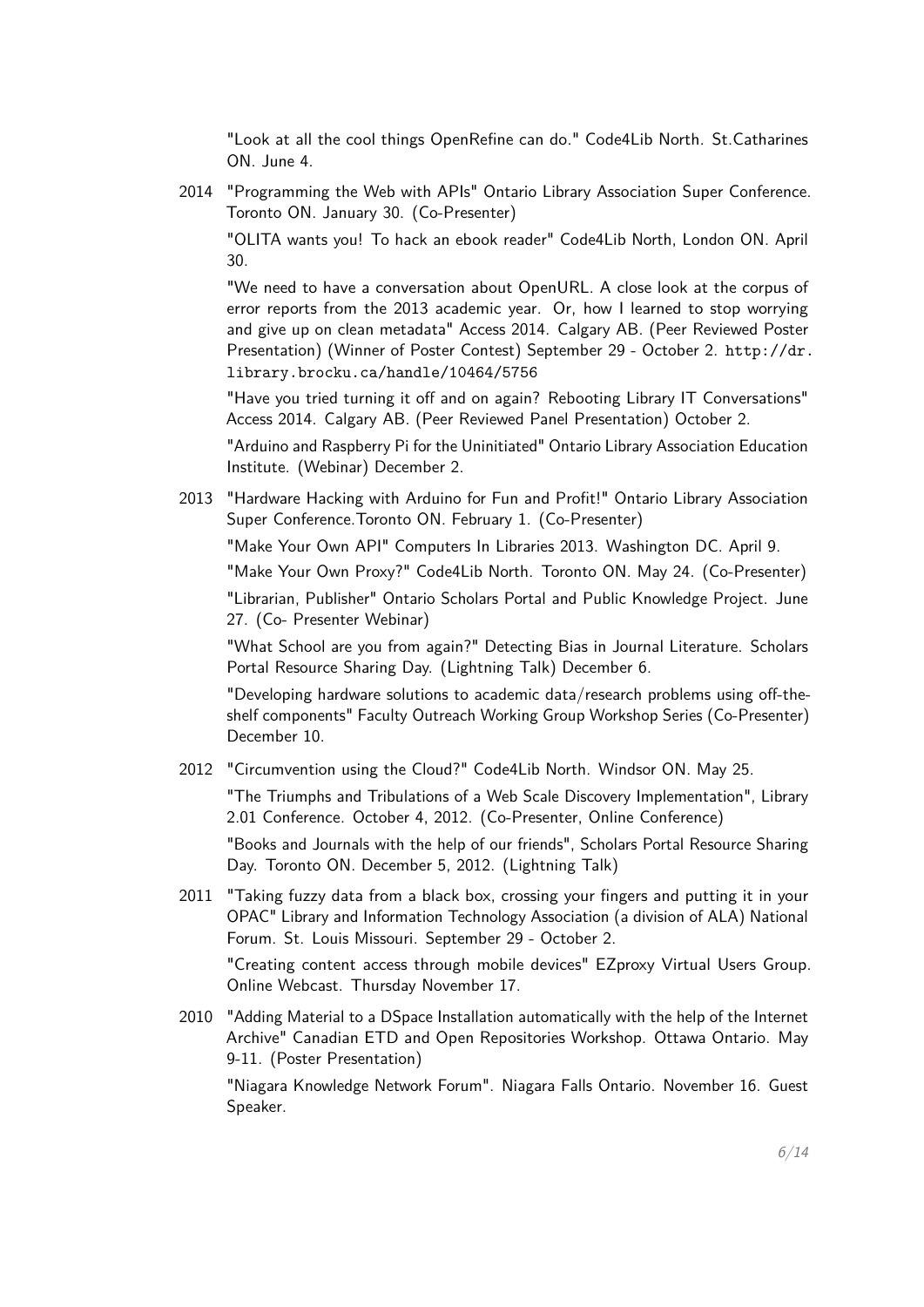"Institutional Repositories 101: Or the Birth of the Brock Digital Repository" WNYO/ACRL Fall 2010 Conference, East Aurora NY. November 30.

- 2009 "ERM Implementation and population" Eastern Canada Innovative Users Group Conference. Toronto, Ontario. April 3. "SFX for ERMs?" Ontario Council of Academic Libraries SFX Training Day. Toronto Ontario. October 19.
- 2008 "Going Live on a Shoestring Budget: An Open Source VR Solution." Ontario Library Association, SuperConference. Toronto, Ontario. February 1. (Co-Presenter, Poster Presentation)

"Virtual Reference With Crafty Syntax" Western New York Southern Ontario, Association of College and Research Libraries, Spring 2008 Conference. Niagara Falls, New York. May 2. (Co-Presenter, Poster Presentation)

# **Awards & Grants**

- 2022 Match of Minds Grant. Internal Brock University award given to develop a Web Archives Analysis Platform. Primary Investigator.
- 2021 Archives Unleashed Cohort Grant: Crisis Communication in the Niagara Region during the COVID-19 Pandemic. Provided by Mellon Foundation. Primary Investigator.
- 2020 Research Course Release. Awarded for research activity results in workload significantly beyond the expectations. Brock University.
- 2010 Travel Bursary. Provided by the 2010 Canadian ETD and Open Repositories Workshop.

# Peer Review

**Canadian Journal of Academic Librarianship**, 2015,2016,2018.

**Partnership: the Canadian Journal of Library and Information Practice and Research**, 2015.

**Access Conference**, 2014, 2016 - 2019.

**ETD Conference**, 2013.

**Thomson Rivers University, Promotion and Tenure Committee, External Reviewer**, 2018.

**Lakehead University, Promotion and Tenure Committee, External Reviewer**, 2019.

**Trent University, Library Permanency Committee, External Reviewer**, 2020.

**University of Toronto Governing Council, Librarian Promotion Committee, External Reviewer**, 2020.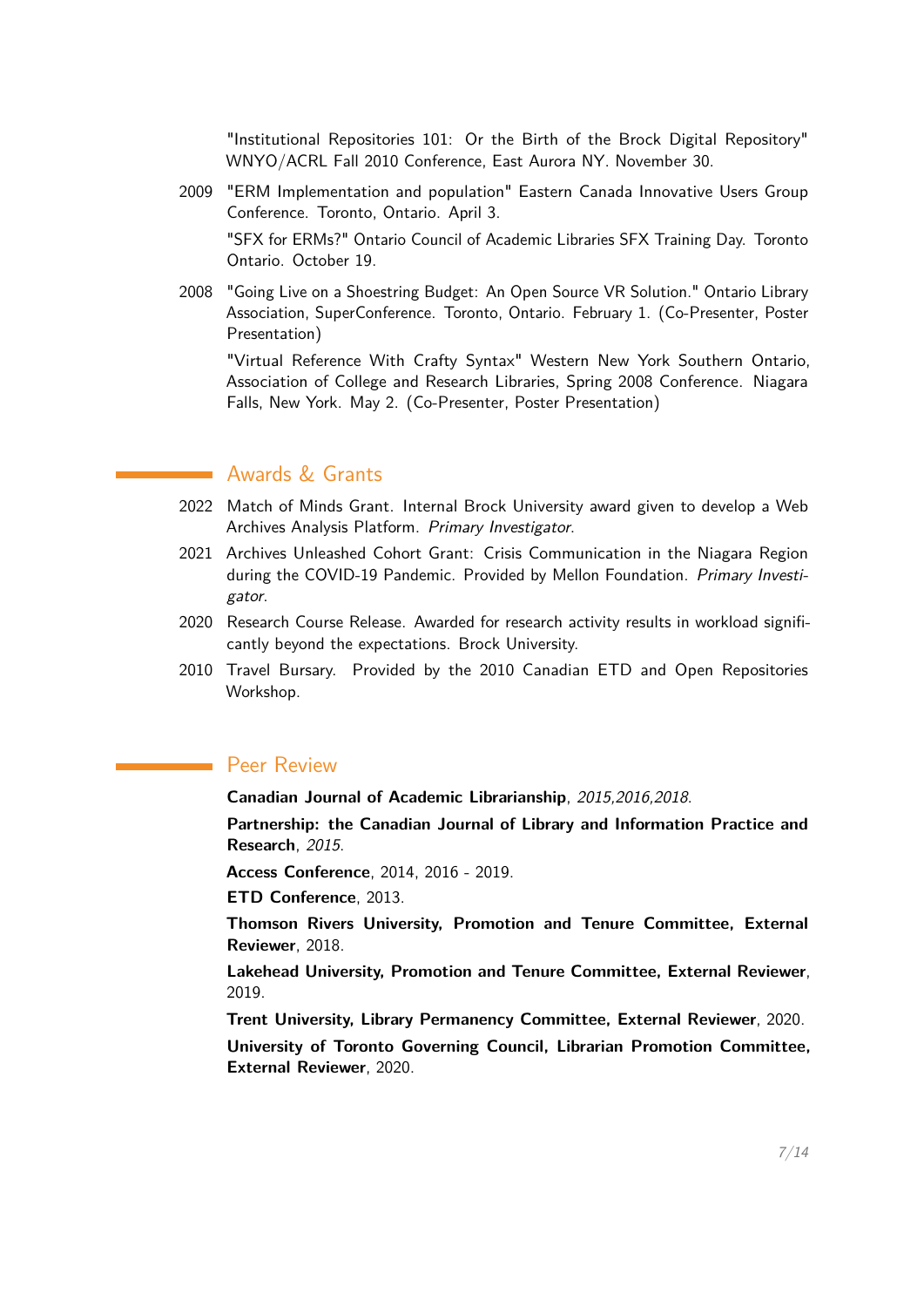# Committees & Appointments

## Profession

**CAUT Executive Committee**, Member, 2018 - 2020. **CAUT Librarians' and Archivists' Committee**, Chair, 2018 - 2020. **CAUT Librarians' and Archivists' Committee**, Member, 2013 - 2018. **Library Carpentry Advisory Group**, Member, 2019 - Present. **Ontario Library and Information Technology Association**, Councillor-at-Large, 2012-2015. **code4Lib North**, Conference Organizer, 2015. **Ontario Library Association SuperConference**, Session Convener, 2014, 2015. **Networked Digital Library of Theses and Dissertations**, Board Member, 2012 - 2015.

**Access Conference**, Session Convener, 2014,2019.

**Workshop in Library Use**, Session Convener, 2017.

**Canadian Association of Professional Academic Libraries Annual Conference**, Session Convener, 2018.

**Canadian Association of Research Libraries, Open Repositories Working Group**, Member, 2018 - Present.

## **Library**

**Associate University Librarian Search Committee**, Member, 2018. **University Librarian Hiring Committee**, Member, 2014. **Brock University Library Council**, Secretary, 2009,2020. **Brock University Library Council**, Chair, 2010,2016. **University Librarian Review Committee**, Member, 2009. **Data/Government Documents Librarian Search Committee**, Member, 2011. **Electronic Resources Librarian Search Committee**, Member, 2011. **Associate University Librarian Review Committee**, Member, 2013. **Electronic Resources Management Working Group**, Member, 2009 - Present. **Niagara Knowledge Exchange Technical Working Group**, Member, 2010. **Circulation and Help Desk Services Team**, Member, 2014. **OCUL Public Knowledge Project Support Group**, Member, 2012 - Present. **Brock Library Research Communities of Practice**, Member, 2014 - Present. Union

**Brock University Faculty Association**, Assistant Grievance Officer, July 2020 - June 2022.

**Brock University Faculty Association Executive Committee**, Member at Large, July 2020 - June 2021.

**Brock University Faculty Association Executive Committee**, Vice President, January 2020 - June 2020.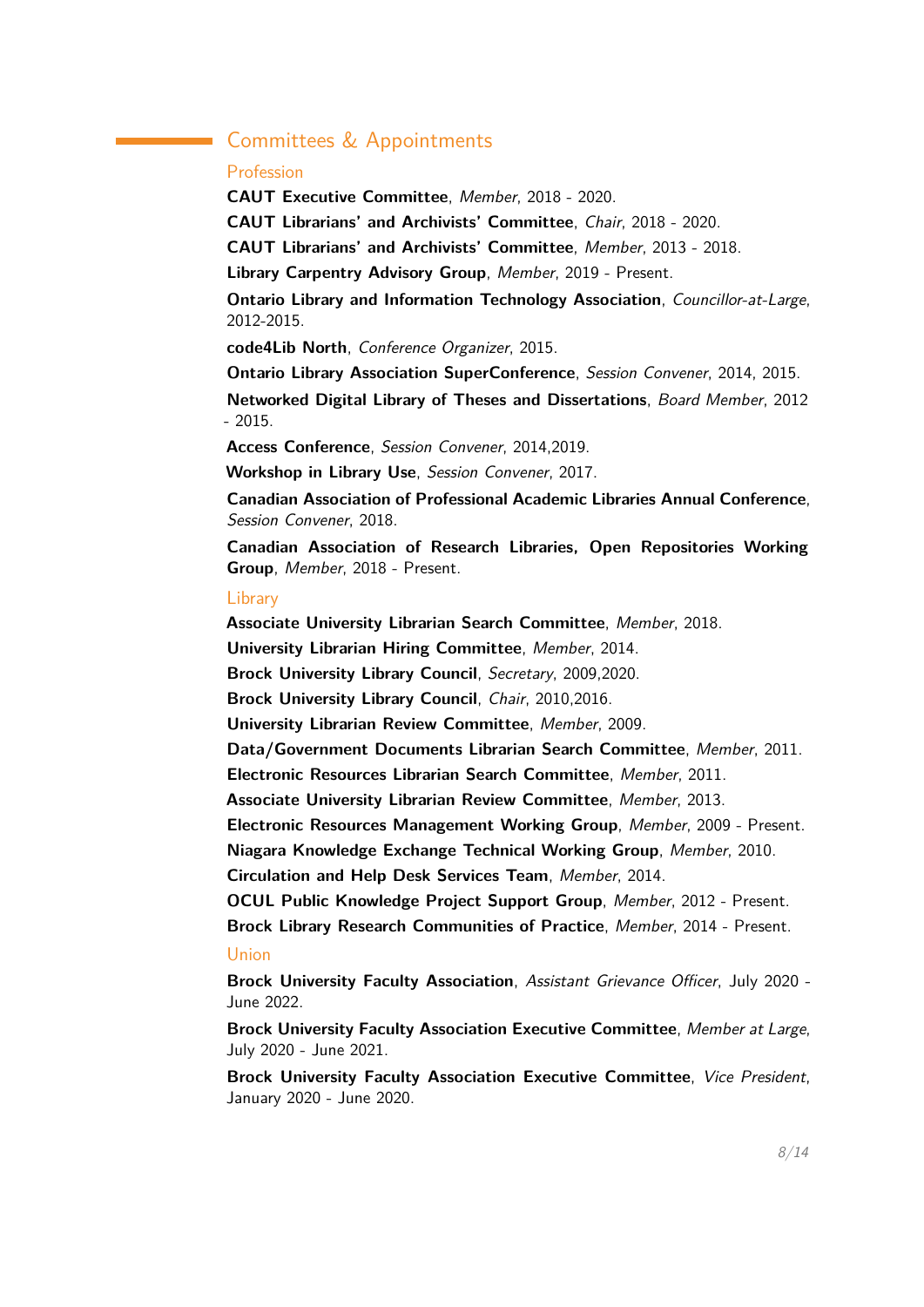**Brock University Faculty Association Executive Committee**, Hiring Advice Committee, January 2020 - June 2020.

**Brock University Faculty Association**, Negotiation Team, 2014.

**Brock University Faculty Association Executive Committee**, Professional Librarian Representative, 2009, 2012, 2015 - 2017, 2021-2022.

**Senate Student Appeals Committee**, Brock University Faculty Association Observer, 2008-2014.

**Senate Governance Committee**, Brock University Faculty Association Observer, 2008.

#### **University**

**Brock University Senate**, Senator, 2017-2022.

**Brock University Computer Science Departmental Committee**, Graduate Student Representative, 2015.

**Brock University Parking Appeals Committee**, Member, 2009-2014.

**Brock University Information Technology and Infrastructure Committee**, Member, 2014,2017.

**Brock University Information Technology and Infrastructure Committee**, Vice Chair, 2018.

**Brock University Information Technology and Infrastructure Committee**, Chair, 2019-2022.

# **Conferences & Workshops**

- 14-06-2021 DH@Guelph Summer Workshops. Distance Reading in Theory and Practice
- 10-08-2021 Digital Pedagogy Institute. Online, University of Toronto.
- 18-10-2021 Access Conference. Online
- 29-01-2020 Ontario Library Association Super Conference. Toronto ON.
- 19-10-2020 Access Conference. Online
- 01-02-2019 Ontario Library Association Super Conference. Toronto ON.
- 05-30-2019 code4Lib North. Hamilton ON.
- 06-03-2019 Ontario Library Association Digital Odyssey. North York ON.
- 07-31-2019 Digital Pedagogy Institute Conference. Waterloo ON.
- 09-30-2019 Access Conference. Edmonton AB.
- 10-25-2019 CAUT Librarians' & Archivists' Conference: Navigating The Reorganization. Ottawa ON. **Member of Organizing Committee**
- 31-01-2018 Ontario Library Association Super Conference. Toronto ON.
- 01-04-2018 Software Carpentry Instructor Certification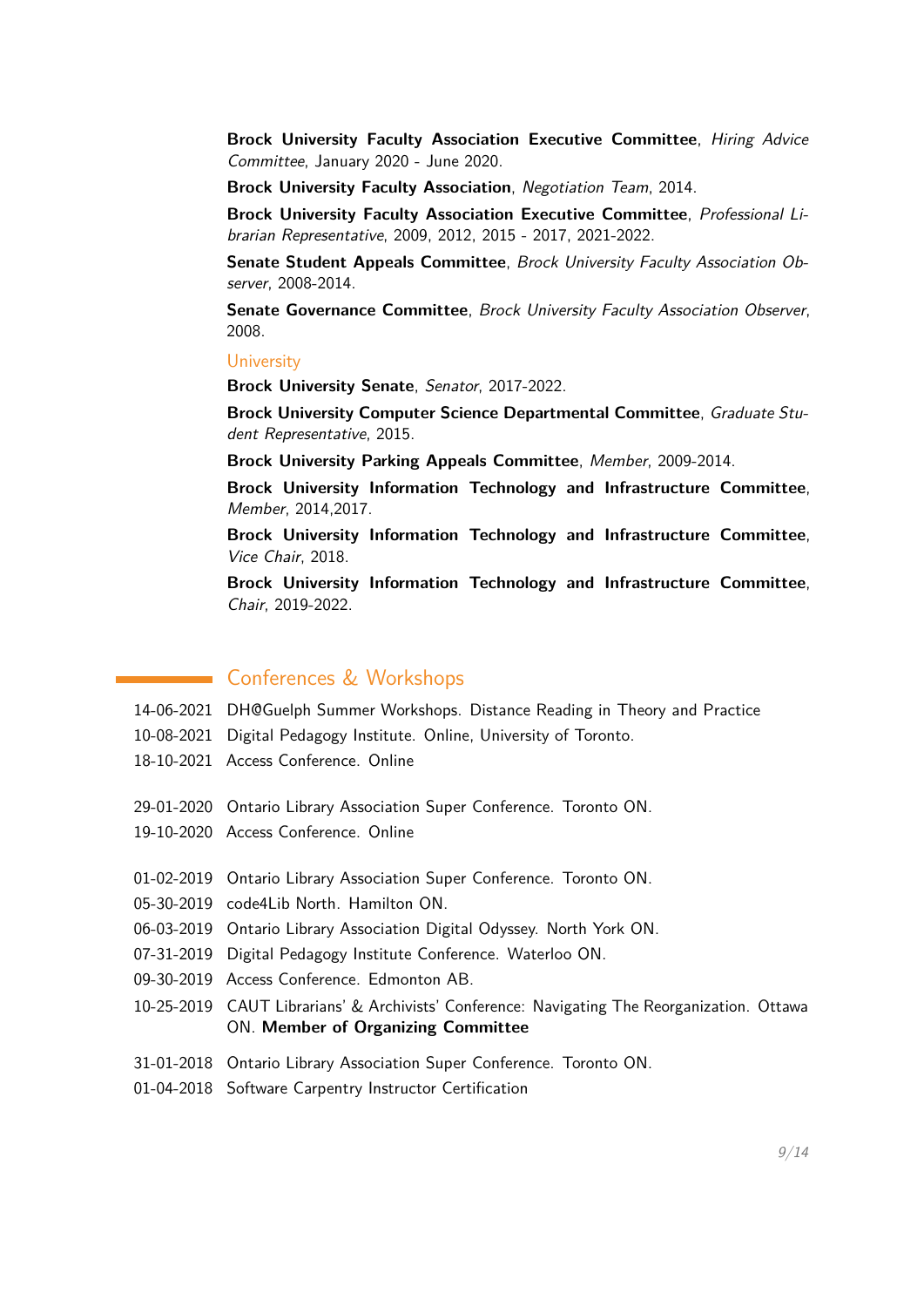- 14-04-2018 DH@Guelph Summer Workshop. University of Guelph
- 29-04-2018 Canadian Association of Professional Academic Librarians Annual Conference
- 07-05-2018 Obtained Software Carpentry Instructor Certification.
- 10-10-2018 Access Conference. Hamilton ON.
- 06-11-2018 Library Management Skills Institute (LMSI I: The Manager). Waterloo ON.
- 01-04-2017 Introduction to Digital Humanities. Library Juice Academy.
- 01-10-2017 Humanities Librarianship in a Digital Age. Library Juice Academy.
- 10-05-2017 code4Lib North. Ottawa ON.
- 22-05-2017 Workshop for Instruction in Library Use (WILU). Edmonton AB.
- 05-06-2017 IEEE Congress on Evolutionary Computation. San Sebastián Spain.
- 16-08-2017 4th Annual Digital Pedagogy Institute Conference. St. Catharines ON.
- 27-09-2017 Access Conference. Saskatoon SK.
- 28-01-2016 Ontario Library Association Super Conference. Toronto ON.
- 26-05-2016 Code4Lib North. Kitchener ON.
- 04-10-2016 Access Conference. Fredricton, NB.
- 22-10-2016 CAUT Librarian's Conference. Ottawa ON.
- 28-01-2015 Ontario Library Association Super Conference. Toronto ON.
- 24-04-2015 Seeding Digital Scholarship. Sherman Center for Digital Scholarship, McMaster University. Hamilton ON.
- 04-06-2015 Code4Lib North. St. Catharines ON.
- 12-08-2015 IEEE Conference on Computational Intelligence in Bioinformatics and Computational Biology. Niagara Falls ON.
- 29-01-2014 Ontario Library Association SuperConference. Toronto ON.
- 07-02-2014 Canadian Association of University Teachers: Building a Better Association Workshop. Niagara On the Lake ON.
- 29-04-2014 Open Access Colloquium. Hamilton ON.
- 01-05-2014 Code4Lib North, London ON.
- 25-05-2014 Canadian Association of Professional Academic Librarians, Annual Congress. St. Catharines ON.
- 26-05-2014 Canadian Political Science Association, Annual Conference. St. Catharines ON.
- 07-06-2014 Digital Odyssey. Toronto ON.
- 29-09-2014 Access Conference. Calgary ON.
- 31-01-2013 Ontario Library Association Super Conference. Toronto ON.
- 22-02-2013 Ontario Council of University Libraries Unified Resource Management Symposium. Toronto ON.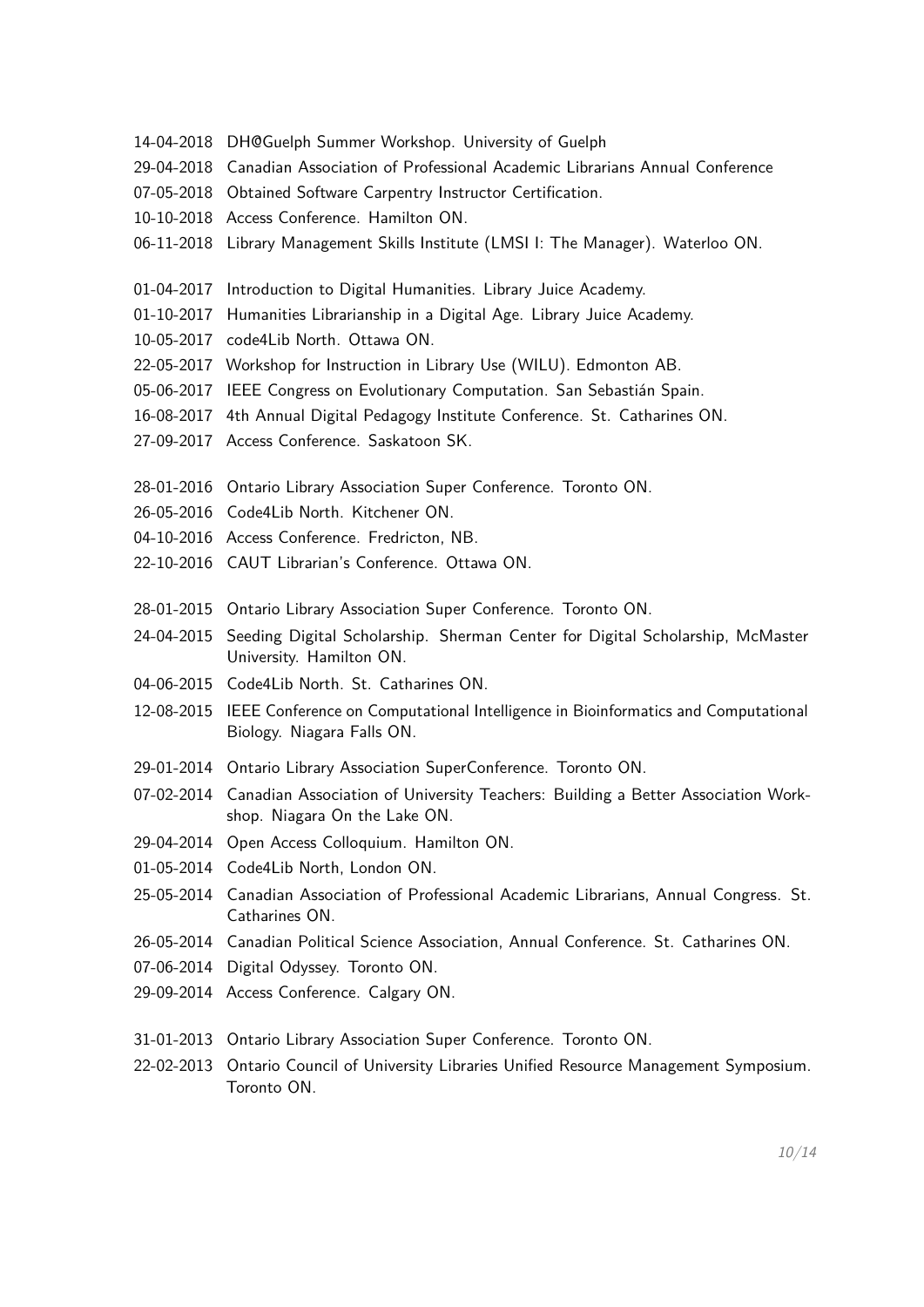- 08-04-2013 Computers In Libraries. Washington DC.
- 23-05-2013 Code4Lib North. Toronto ON.
- 07-06-2013 Digital Odyssey. Toronto ON.
- 17-06-2013 Canadian Association of Research Libraries: Library Research Institute. Regina SK. **Received travel bursary from Brock University Library to attend.**
- 17-10-2013 Canadian Association of Research Libraries: Canadian Library Assessment Workshop. Toronto ON.
- 24-10-2013 CAUT: Negotiations Workshop. Niagara On the Lake ON.
- 04-12-2013 Scholars Portal Research Sharing Day. Toronto ON.
- 01-02-2012 Hand Held Librarian VI Conference. Online.
- 03-02-2012 Ontario Library Association SuperConference. Toronto ON.
- 18-04-2012 Instructional Skills Workshop. St. Catharines ON.
- 27-04-2012 WNYO/ ACRL 2012 Spring Conference. Jordan ON.
- 24-05-2012 Code4Lib North. Windsor ON.
- 08-06-2012 Digital Odyssey (Presented by OLITA). Toronto ON.
- 17-10-2012 Access. Montreal QC.
- 25-10-2012 CAUT Librarian's Conference. Ottawa ON.
- 05-12-2012 Scholars Portal Resource Sharing Day. Toronto ON.
- 23-02-2011 Handheld Library IV Conference. Online.
- 29-04-2011 WYNO/ACRL 2011 Spring Conference. Jordan ON.
- 06-06-2011 Open Repositories 2011. Austin TX. **Received travel bursary from the organizers of the 2010 Canadian ETD and Open Repositories Workshop to attend.**
- 29-09-2011 Library and Information Technology Association National Forum. St. Louis MI.
- 18-11-2011 A crisis or an opportunity? Toronto, ON.
- 09-12-2011 Scholars Portal Resources Sharing Day. Toronto, ON.
- 21-04-2010 Scholars Portal Road Show, Hamilton ON.
- 06-05-2010 Code4Lib North, Kingston ON.
- 06-09-2010 Canadian ETD and Open Repositories Workshop, Ottawa ON.
- 05-11-2010 WNYO/ACRL Fall 2010 Conference, East Aurora NY.
- 03-04-2009 Eastern Canada Innovative Users Group Annual Conference, Toronto ON.
- 07-04-2009 Scholars Portal E-Book Platform Presentation, Toronto ON.
- 11-05-2009 Programming for Drupal Training, St. Catharines ON.
- 19-10-2009 SFX Training Day, Toronto ON.
- 11-10-2009 ExLibris SFX Version 4 Product Demonstration, Toronto ON.
- 11-12-2009 Scholars Portal Day. Toronto ON.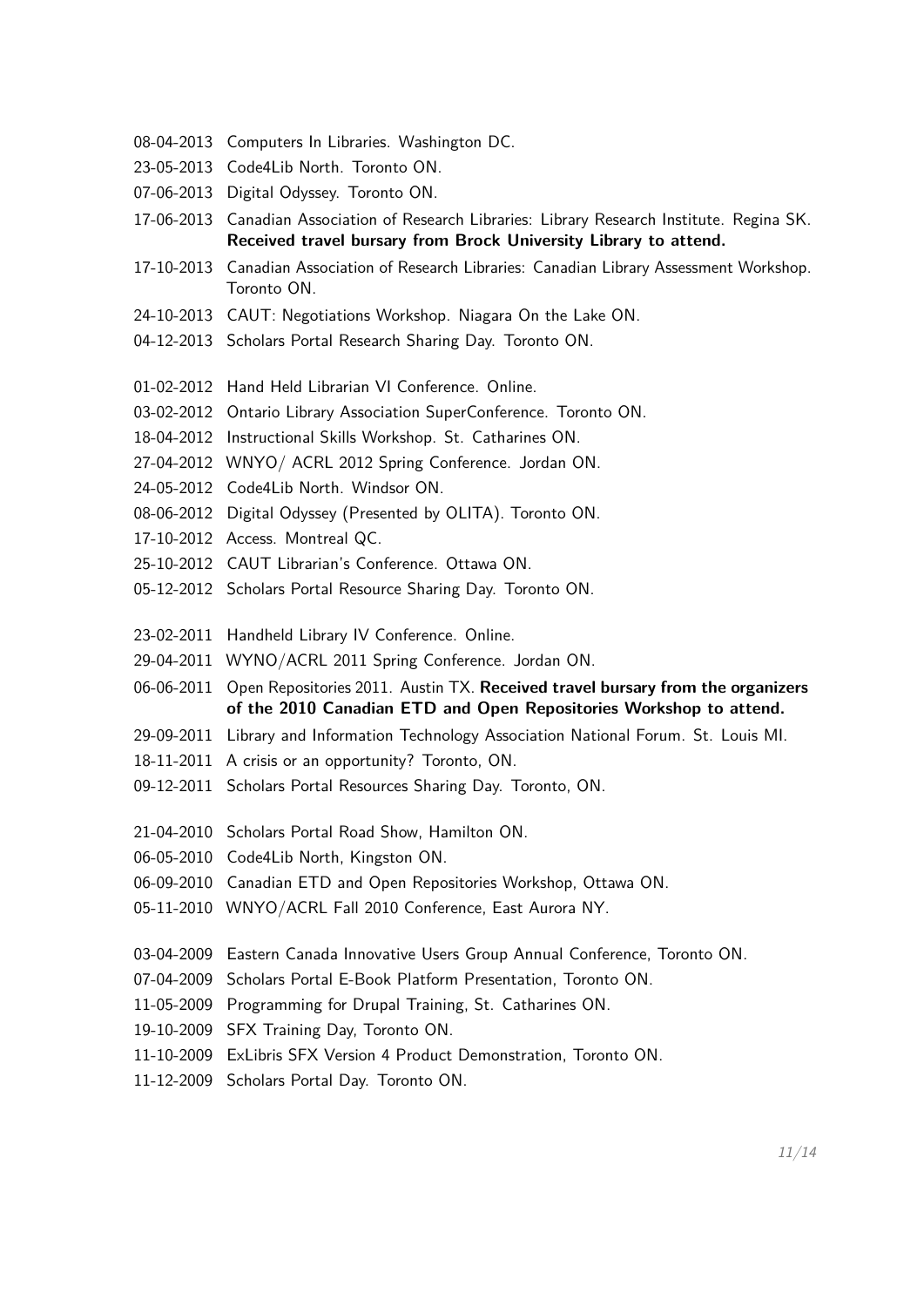- 01-02-2008 Ontario Libraries Association SuperConference, Toronto ON.
- 07-11-2008 Computers In Libraries Conference. Crystal City, WV.
- 01-10-2008 Access 2008. Hamilton ON.
- 12-12-2008 Scholars Portal Day. Toronto ON.
- 01-31-2007 Scholars Portal Day, Toronto ON. Ontario Libraries Association SuperConference, Toronto ON. **Received First Time Attending Scholarship**
- 13-12-2007 SFX & OpenURL training sponsored by the Ex-Libris Company. Toronto ON.
- 14-12-2007 Scholars Portal Day. Toronto ON.
- 02-11-2006 Eastern Canada Innovation Users Group Annual Conference. Kitchener ON.

# **Professional Organizations**

- Ontario Library Association
- American Library Association
- Canadian Association of Professional Academic Librarains
- Progressive Librarians Guild

# **Computer Skills**

## Shared Code **Github**.

Most code projects shared via <https://github.com/elibtronic/>

## Languages **Python**.

Skills include data analysis, visualizations, and metadata conversion. Extensive experience with Distributed Evolutionary Algorithm in Python [https://deap.readthedocs.org/en/](https://deap.readthedocs.org/en/master/) [master/](https://deap.readthedocs.org/en/master/)

## **PHP**.

Skills include using PHP as a web content system and processing XML data. Using PHP to add functionality and extending modules of popular web based applications.

## **AJAX & Javascript**.

Skills include utilizing Java to create asynchronous web-applications based on the AJAX platform. Using Javascript to create interactive additions to websites. Working knowledge of JQuery and jQuery Mobile.

## **XSLT & HTML**.

Skills include manipulating CSS, form processing, manipulating rendered pages with DOM directives, and creating mobile suitable displays of existing sites, generating crosswalks.

### System **Linux**.

Knowledge Advanced knowledge of Debian/Ubuntu distribution. Completed Linux Software Foundation "Introduction to Linux System Administration" training course.

### **Database Management Systems**.

Skills include manipulation and creation of relational databases (MySQL, PostgreSQL) and document storage databases (MongoDB, CouchDB) for usage in web-based and data collection projects.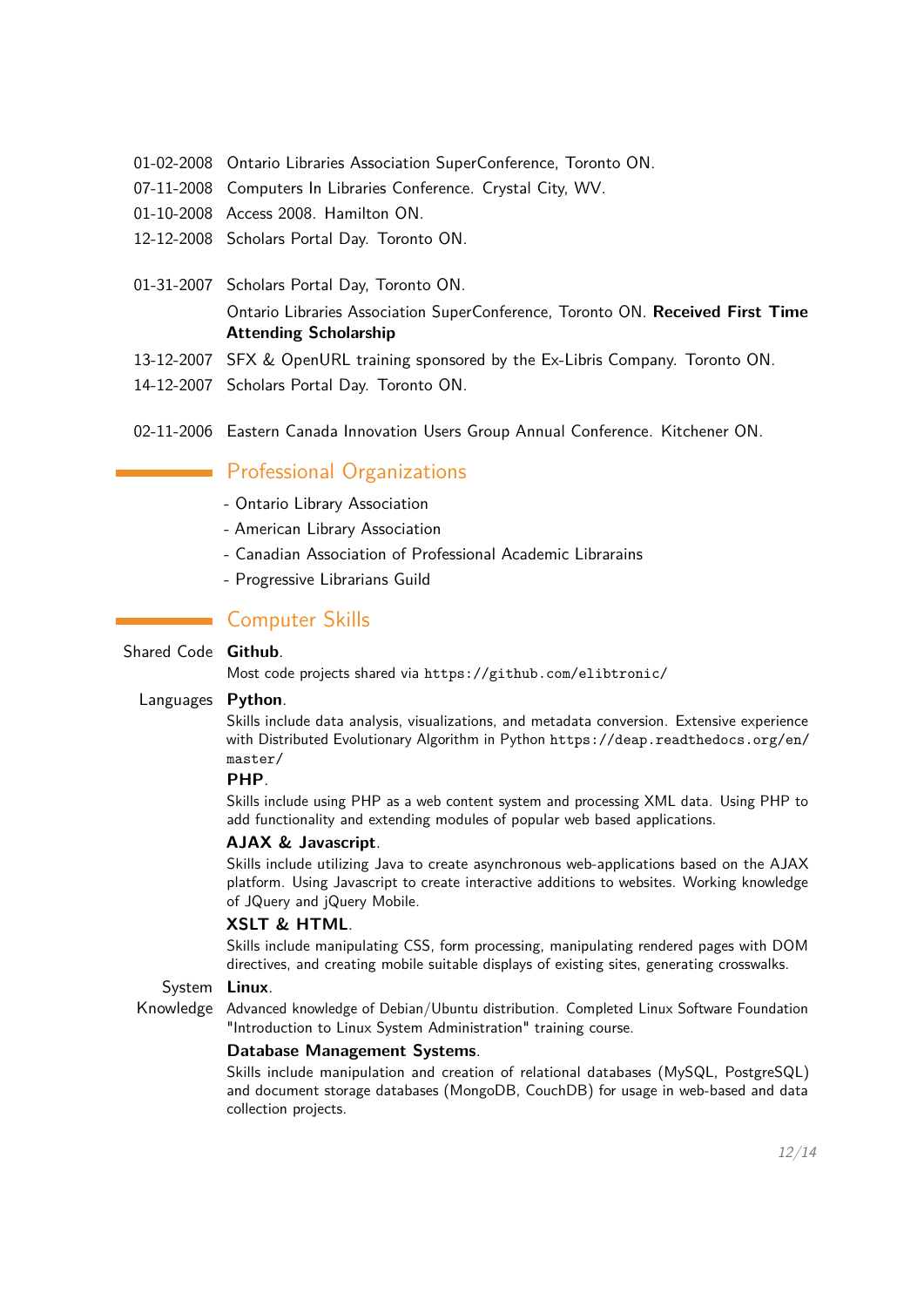#### **Docker**.

Able to deploy / create docker containers using Portainer web-interface and via desktop deployment. Some experience with deploying services to Azure.

## **Jupyter and Computational Notebooks**.

Skills include development of workshop material, analysis, and standalone self-driven technical instruction.

### Library **EZproxy**.

Specific Have been the institutional administrator for the platform for Brock University. Have authored an article about the importance of proper configuration of the software that was published in Computers in Libraries.

#### **OpenURL**.

The commercial product SFX by the Ex Libris company is the backbone of the Brock University 'Get It' system that retrieves full text and other resources from citation information. I am responsible for the day to day operation of the system for all users of the Brock community.

# <span id="page-12-0"></span>Select Projects & Software Skills

**Steering the Digital Scholarship Podcast**, [https://soundcloud.com/brock\\_](https://soundcloud.com/brock_dsl) [dsl](https://soundcloud.com/brock_dsl).

Chronicles the creation of the Digital Scholarship Lab at Brock University.

**LIS\_Grievances**, <http://lisgrievances.com>.

Twitter bot that posts messages anonymously.

**Library Data Visualization Toolkit**, [https://elibtronic.github.io/](https://elibtronic.github.io/LibraryDataVis/) [LibraryDataVis/](https://elibtronic.github.io/LibraryDataVis/).

Library Specific data visualization platform built using Google Apps and D3.

**Tabulatron**, <http://github.com/elibtronic/tabulatron/>.

Software that supports an Arduino based tabulation machine. This tabulation machine was the featured in two articles and is actively being used by Brock University Library for gathering statistics at two different service points.

**OpenURL Metadata Converter**, <http://github.com/elibtronic/OUMC>.

A Python based toolkit that crosswalks metadata in SFX stipulated format into delimited format suitable for automatic processing.

**IA\_Scraper**, <https://github.com/elibtronic/iascraper>.

An automated utility that will harvest information from the Internet Archive (archive.org) and prepare it to be ingested into the D-Space repository platform.

**Available Portable Equipment**, [https://github.com/elibtronic/](https://github.com/elibtronic/ape-display) [ape-display](https://github.com/elibtronic/ape-display).

A Raspberry PI powered kiosk system that displays in real time, availability of popular portable equipment loaned at circulation desk.

**OpenURL to ERM**, [https://github.com/elibtronic/openurl\\_to\\_erm](https://github.com/elibtronic/openurl_to_erm). Software that converts SFX OpenURL knowledge base data into Innovative Interfaces International ERM compatible data.

**Proxy Link Checker**, <http://library.brocku.ca/proxy/checker.php>. An AJAX powered application that validates remote user accessing resources with EZProxy.